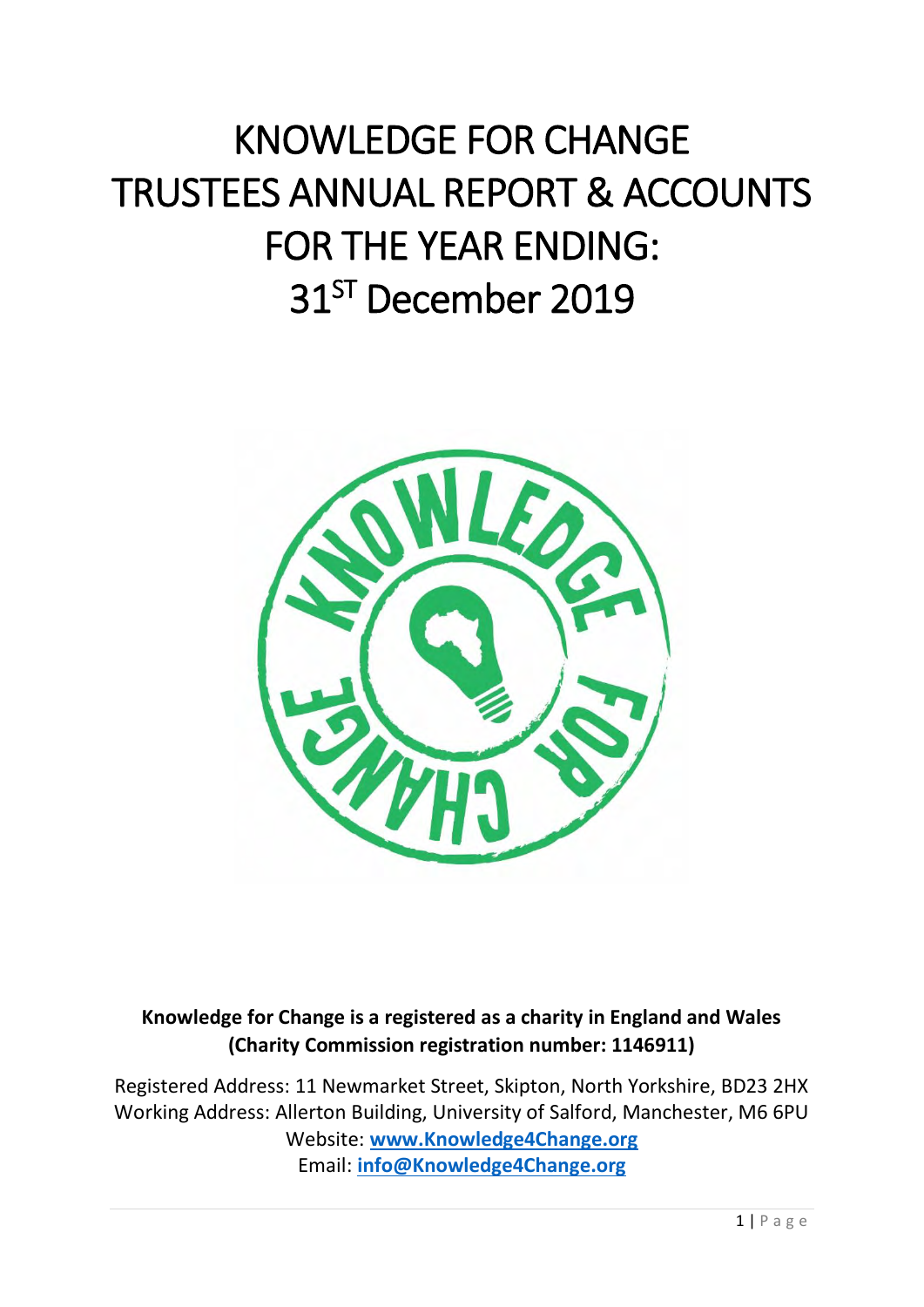### <span id="page-1-0"></span>Foreword

As chair of Knowledge for Change (K4C), I am pleased and excited to present the fifth inaugural annual report for the Charity, together with a summary of activities and the financial statements for the period 2<sup>nd</sup> March 2019 to 31st December 2019. This shortened timeframe reflects our new reporting period which has been adjusted to follow the calendar year from  $1<sup>st</sup>$  January 2020 onwards. This report and the accompanying financial statements have been prepared by the Trustees in accordance with the Charities Act 2011 and the Charities (Accounts & Reports) Regulations 2008.

K4C is a responsive organisation with a diverse portfolio of fast-changing projects. As such, we anticipate exciting times ahead. This report represents a snapshot of our current work. Our goals are ambitious, and we have a team in place to take them forward based on genuine partnerships across professions, disciplines and continents. Our commitment is to ensure that all interventions are codeveloped and supported by on-going, high quality research. K4C's work contributes significantly to the University of Salford's Knowledge Health and Place Research Group, supporting its commitment to impact through research excellence. We are grateful for the continued support we have received during this process from the University of Salford.

The past 10 months have been extremely productive and eventful for K4C as we have attempted to upscale and expand upon our charitable activities. We have worked tirelessly towards our overarching objective of improving maternal and new-born health in low and middle-income countries. We have also expanded our remit to include other areas of health, education and society. Building on our partnership with the University of Salford has enabled us to continue our growth by providing facilities, project developments and essential support and funding.

Our 'Ethical Educational Placements' Project in particular has once again moved from strength to strength. Thanks to support from the Department for International Development, we have now successfully expanded our Cervical Screening Project from Kagote Health Centre to include two new facilities at Bukuuku Health Centre and the health centre located at Fort Portal Women's Prison. Our on-going 'Antimicrobial Stewardship Project', funded by the Tropical Health Education Trust and the Commonwealth Pharmacy Association, will soon draw to a close but has yielded extremely positive results, greatly reducing infection rates, improving the prescription of antibiotics and improving monitoring antibiotic resistance rates across the Kabarole District.

All of these projects, and the many others we have ongoing, are enabling us to improve the health and wellbeing of patients in some of the poorest countries in the world through the training of local staff, infrastructural developments, the provision and repair of essential medical equipment and carrying out high-impact research leading to essential policy recommendations. The impact is also felt back here in the United Kingdom as our health workers and students return from K4C placements in low- and middle-income countries with new skills, knowledge and experience which can make a real positive difference to the care provided by our National Health Service.

the Adrey

31st December 2019 Professor Louise Ackers Chairperson for Knowledge for Change Chair in Global Social Justice at the University of Salford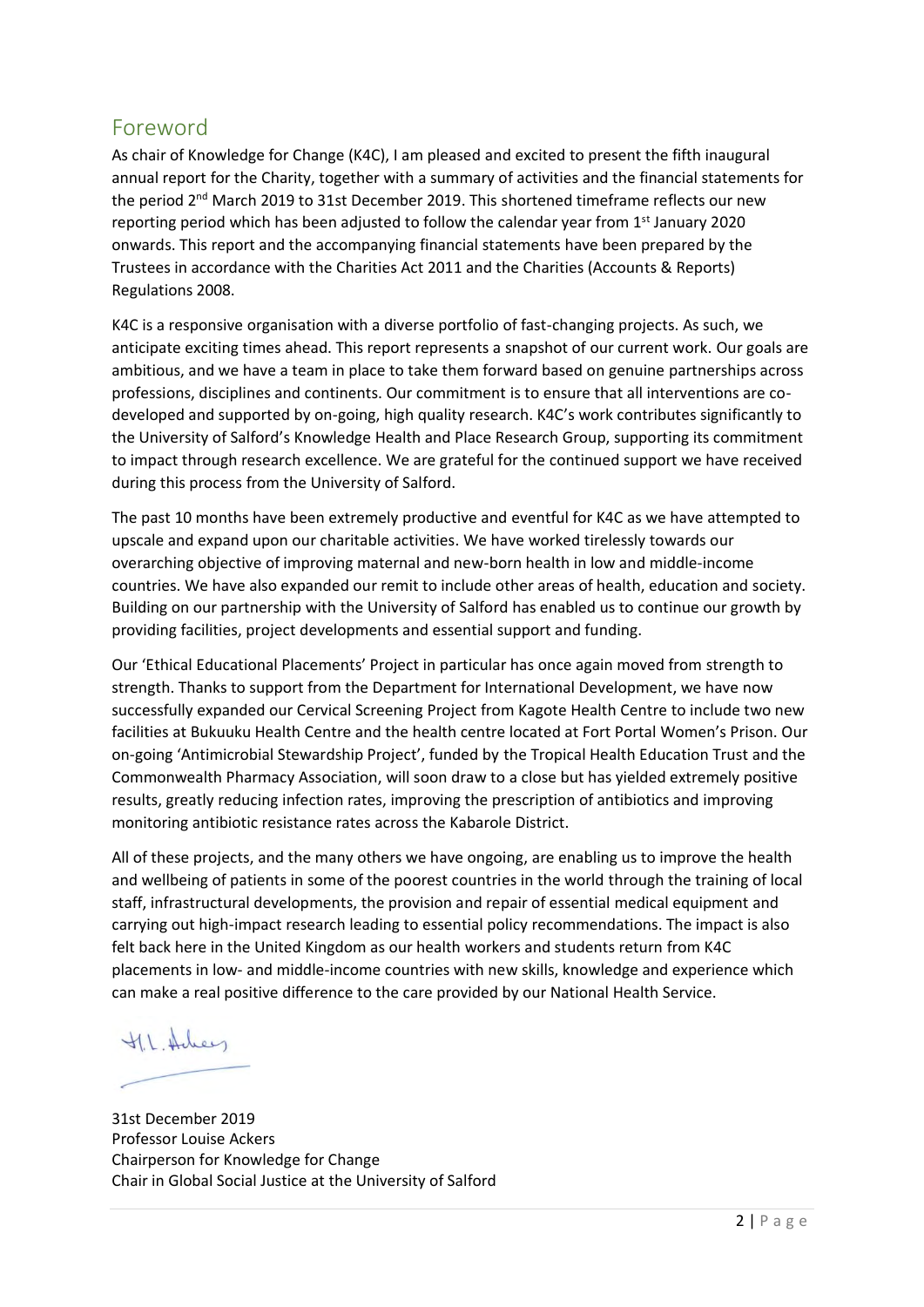# Contents

| Notes to the Financial Statement for the Year Ended 31st December 2019 13 |  |
|---------------------------------------------------------------------------|--|
|                                                                           |  |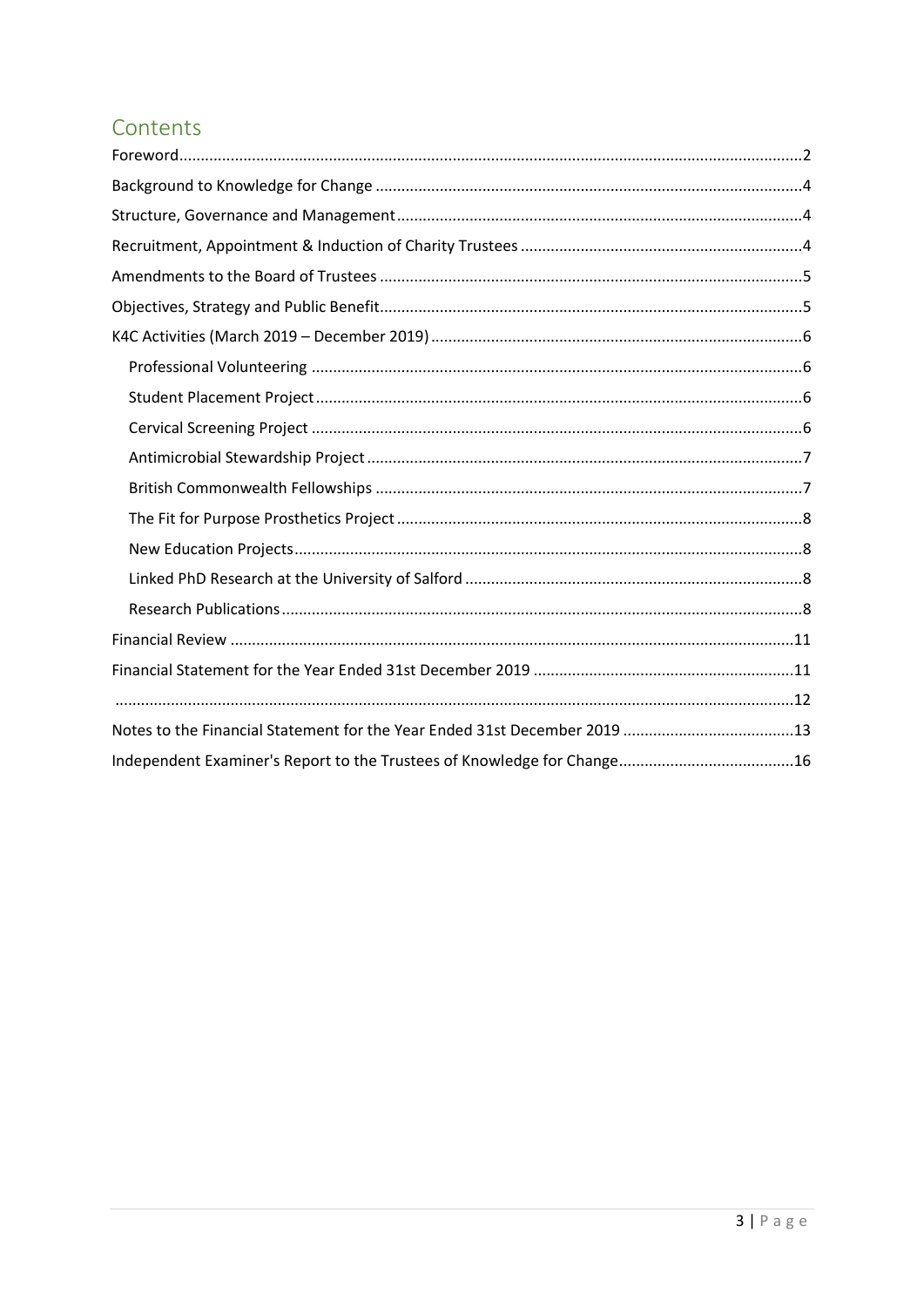# <span id="page-3-0"></span>Background to Knowledge for Change

Knowledge for Change was launched officially in 2012 and was formally entered on the Charity Commission Register as Charity Number 1146911 on 17th April 2012. The Charity's working names are 'Knowledge for Change', 'Knowledge 4 Change' and 'K4C'. The official charity address is 11 Newmarket Street, Skipton, North Yorkshire, BD23 2HX.

The UK based K4C trustees during the 10 months to 31<sup>st</sup> December 2019 were:

**Professor Louise Ackers (Chairperson)** – Chair in Global Social Justice, University of Salford (UK)

**Miss Natalie Tate (Secretary)** – Project Manager, Liverpool School of Tropical Medicine (UK)

**Dr James Ackers-Johnson (Treasurer)** – Project Manager, University of Salford (UK)

**Professor Anya Ahmed** – Chair in Social Policy, Manchester Metropolitan University (UK)

**Dr John Chatwin** – Post-doctoral Researcher, University of Salford (UK)

**Dr Chris Coey** – Grant Writer, University of Liverpool (UK)

**Miss Eileen Cunningham** – Lecturer and PhD Researcher, University of Salford (UK)

**Miss Claire Horder** – Midwife, University Hospitals Dorset NHS Foundation Trust

The Uganda based K4C trustees during the 10 months to 31st December 2019 were:

**Dr Robert Ssekitoleko** – Biomedical Engineer & Long-Term Volunteer, Makerere University (Uganda)

### <span id="page-3-1"></span>Structure, Governance and Management

The structure, governance and management of K4C has remained unchanged over the course of the last 10 months. The Board of Trustees remains responsible for making decisions on all matters of general concern and importance to K4C including operational and financial decisions. The majority of K4C trustees are based at the University of Salford and are lucky to be able to meet on a regular basis; the Uganda based trustees are communicated with virtually and via email.

A decision has been made to alter our year end from 1<sup>st</sup> March to 31<sup>st</sup> December, which has resulted in the shortened reporting period for this year. This decision was made in order to better align our reporting period with the timing of our activities, to ensure that future Annual Reports are produced and submitted to the Charity Commission in a timely manner and to simplify accounting mechanisms. March and April are extremely busy times of the year for K4C which has led to delays in the past.

# <span id="page-3-2"></span>Recruitment, Appointment & Induction of Charity Trustees

The Trust Deed states that there must be a minimum of 4 trustees acting on behalf of K4C. There is no maximum term of appointment and trustees can serve until they resign should they continue to fulfil the terms stated in the Trust Deed. Mechanisms for the removal of trustees do exist and are also detailed in the Trust deed. All existing trustees have long experience of the nature of the charitable activity of K4C and, aside from expenses, were not remunerated for their trusteeship. Where new trustees are appointed, they are given a formal induction to the work of the trust and provided with the information they need to fulfil their roles, which include information about the role of trustees and charity law. New trustees are nominated by members of the board of trustees,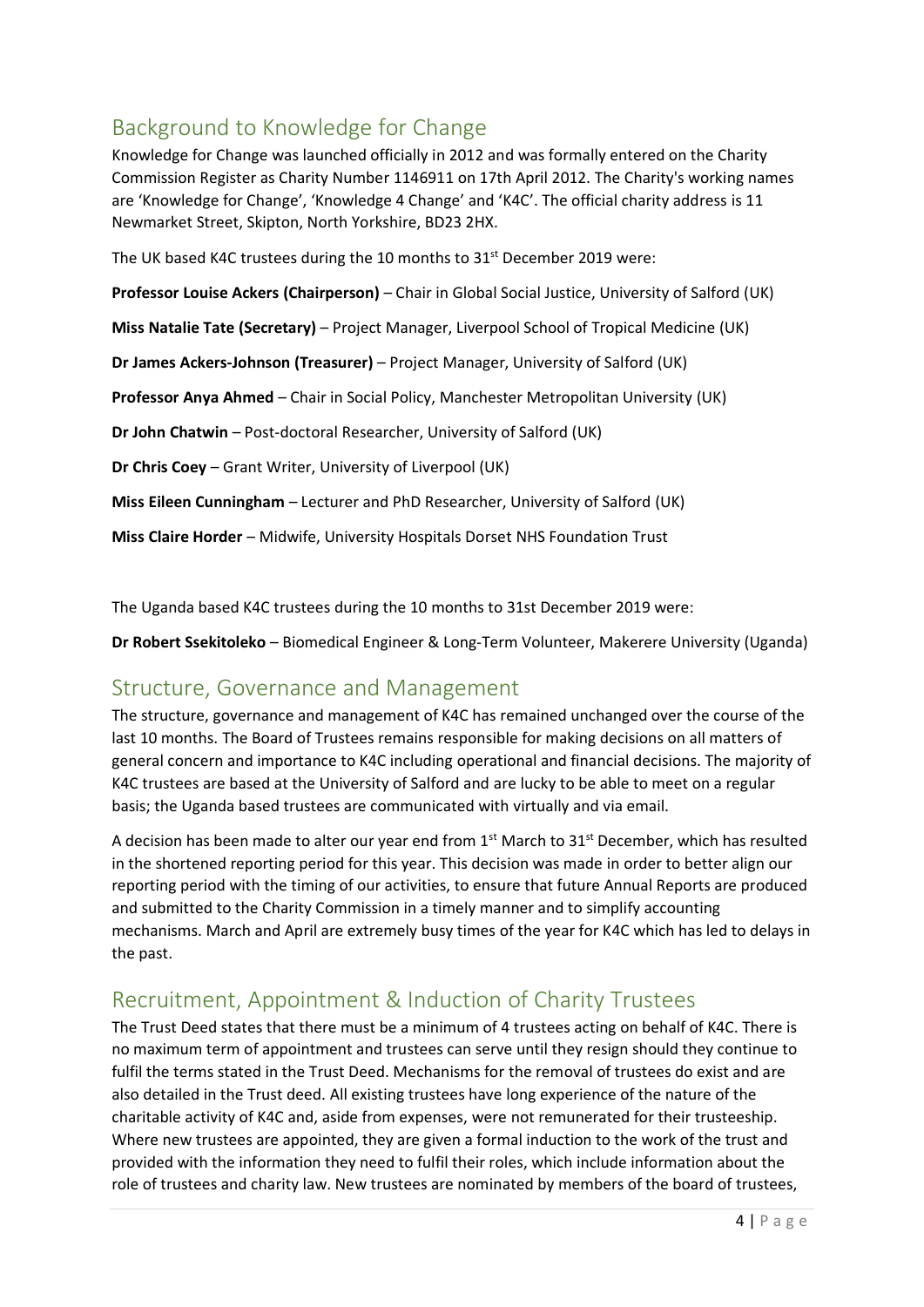interviewed by the board of trustees and appointed where they have the necessary skills to contribute to the charity's management and development. Trustees are responsible for monitoring all of the trust's activities and are bound by the terms stated within K4C's Declaration of Trust and amendments.

# <span id="page-4-0"></span>Amendments to the Board of Trustees

Knowledge for Change is delighted to announce the appointment of a new trustee, Claire Horder, who was formally appointed in October 2019. Claire has previously spent 12 months volunteering with K4C in Uganda and has a great understanding of our work and on-going projects. Claire also offers her clinical input as a fully qualified and experienced midwife, currently working at University Hospitals Dorset NHS Foundation Trust. We look forward to incorporating Claire's expertise, skills and enthusiasm into our plans moving forwards.

Allan Ndawula resigned as a Trustee in September 2019, following confirmation of his appointment as K4C's Project Coordinator for Uganda and becoming a member of the Executive Board for 'K4C Uganda', our new sister NGO setup to manage our operations in Uganda. His resignation was tendered to avoid any potential conflict of interest arising as a result of his new positions. We look forward to continuing to work with Allan in his new formal capacity and receiving his invaluable input to our decision making.

# <span id="page-4-1"></span>Objectives, Strategy and Public Benefit

The charitable objectives of K4C are as follows:

- To support the relief of sickness and preservation of the health of patients in the UK and in Sub-Saharan Africa, in particular through charitable activities in healthcare centres throughout Sub-Saharan Africa, assisting in the provision of facilities, support services, equipment not normally provided by the statutory authorities and any other charitable purposes/activities.
- To advance the education of the health workers of Sub-Saharan Africa and the UK by promoting education, knowledge exchange and personal experience.

Knowledge for Change works in close partnership with the University of Salford (UK), Mountains of the Moon University (Uganda) and Kabarole Health District (Uganda). Additional support has been received from the UK Department for International Development, the Tropical Health Educational Trust, the Commonwealth Pharmacy Association and the Ugandan Ministry of Health.

The trustees are aware of the Charity Commission's Guidance on Public Benefit. They have reviewed the objectives of the charity, its activities in 2019 and future plans in the light of this guidance and find that all of these comply.

The activities described below have primarily benefited the people who live in the catchment areas of the universities and hospitals in which K4C operates. More generally, all professional volunteers, students and British Commonwealth funded fellows that have completed placements through K4C will have gained new skills and experience which will benefit the public in the UK and Uganda more widely depending on where they go on to work. All benefits are related to the objectives of the charity, as stated above. The trustees are not aware of any harm arising from the activities of the charity, nor of any private benefit, directly or indirectly.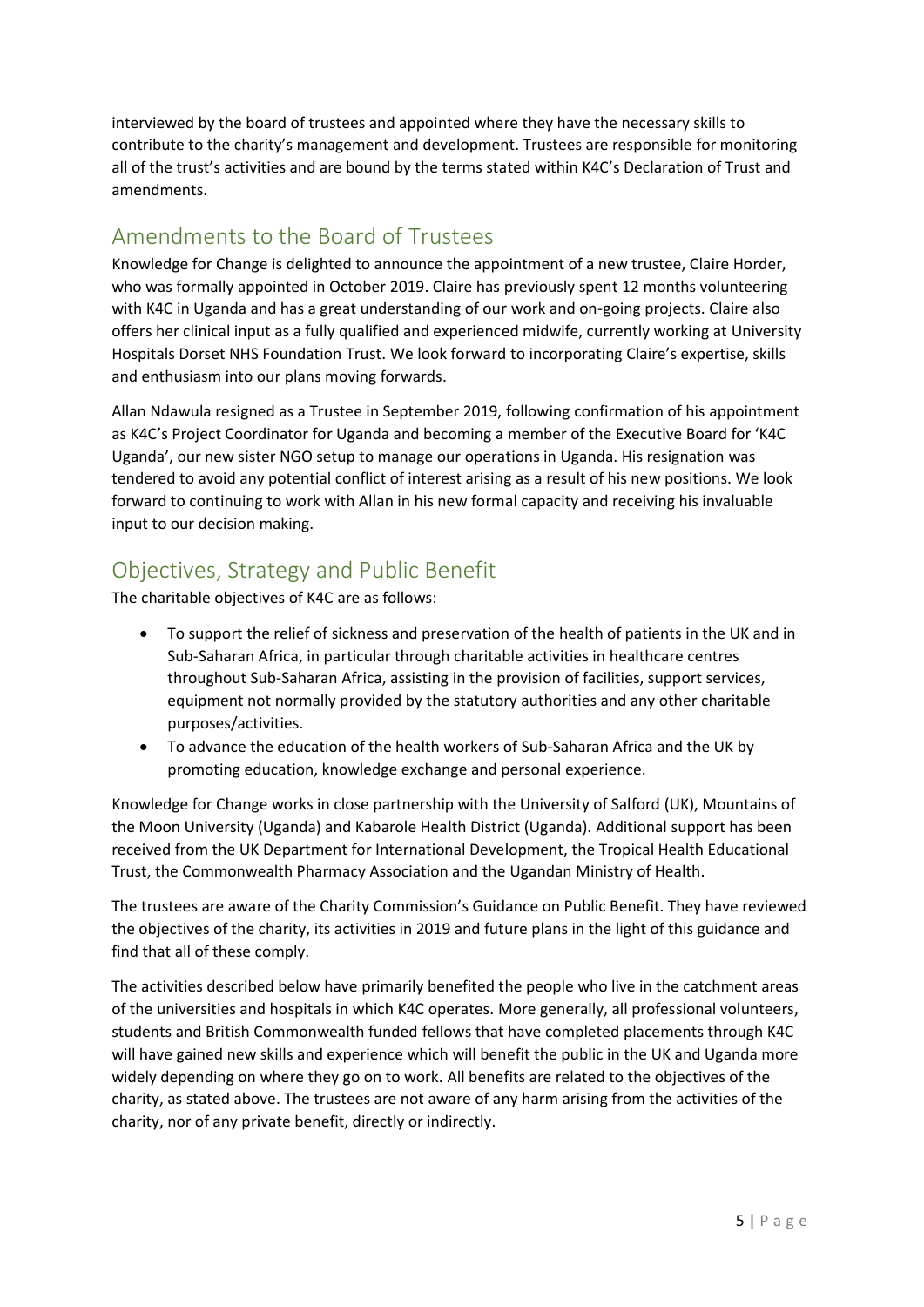# <span id="page-5-0"></span>K4C Activities (March 2019 – December 2019)

K4C has embarked on a number of ambitious projects over the course of the last 12 months, working in close partnership with the University of Salford. Further information can also be found on our website (www.Knowledge4Change.org), Facebook page (@K4CUganda), Twitter account (@K4C\_Uganda) and Instagram (#knowledgeforchange).

#### <span id="page-5-1"></span>Professional Volunteering



K4C has hosted nine professional long-term volunteers in Uganda over the last 10 months, primarily from nursing, midwifery and medical backgrounds. Robert Ssekitoleko still operates as a biomedical engineering volunteer based in Kampala and now also continues his role on the 'Fit-For-Purpose-Prosthetics-Project' running in partnership with the University of Salford. K4C's first social work volunteer has now successfully completed her 12 month placement which served as a pilot to establish the effectiveness of Social

Work volunteer placements and the potential positive impacts they can have in low-income countries. It was extremely successful and we plan to host further Social Work volunteers in future.

### <span id="page-5-2"></span>Student Placement Project

K4C is proud to have expanded its ethical student placement programme over the last 10 months, moving from 96 students during the previous 12 months to 84 in this 10 month period. The student placements continue to be evaluated extremely positively despite the slight growth in numbers. K4C continues to run the placements at cost price for students as part of our drive to widen participation and to further boost numbers and our



reputation moving into the future. K4C has been approached by a number of new Universities, including Northumbria, Lincoln, Hertfordshire and University of West England, seeking to build closer future partnerships.

### <span id="page-5-3"></span>Cervical Screening Project



Cervical cancer is the single biggest killer of women in Uganda, largely due to the unavailability of reliable screening services and rapid treatment should it be required. K4C's original cervical screening project began in 2017, supported by fundraising from students at Liverpool John Moore's University. Building on the success of this project which created a new and previously unavailable 'see and treat service' at Kagote Health Centre, K4C submitted an application to the UK Department for International Development's "Small Charities Challenge Fund" to expand this service to 2 further health centres, Bukuuku Health Centre and Katojo Women's Prison Health Centre. The application was successful and K4C received £50,000 to support this project which included buying new screening and treatment equipment, renovating the health facilities, training health facility staff and running promotional campaigns to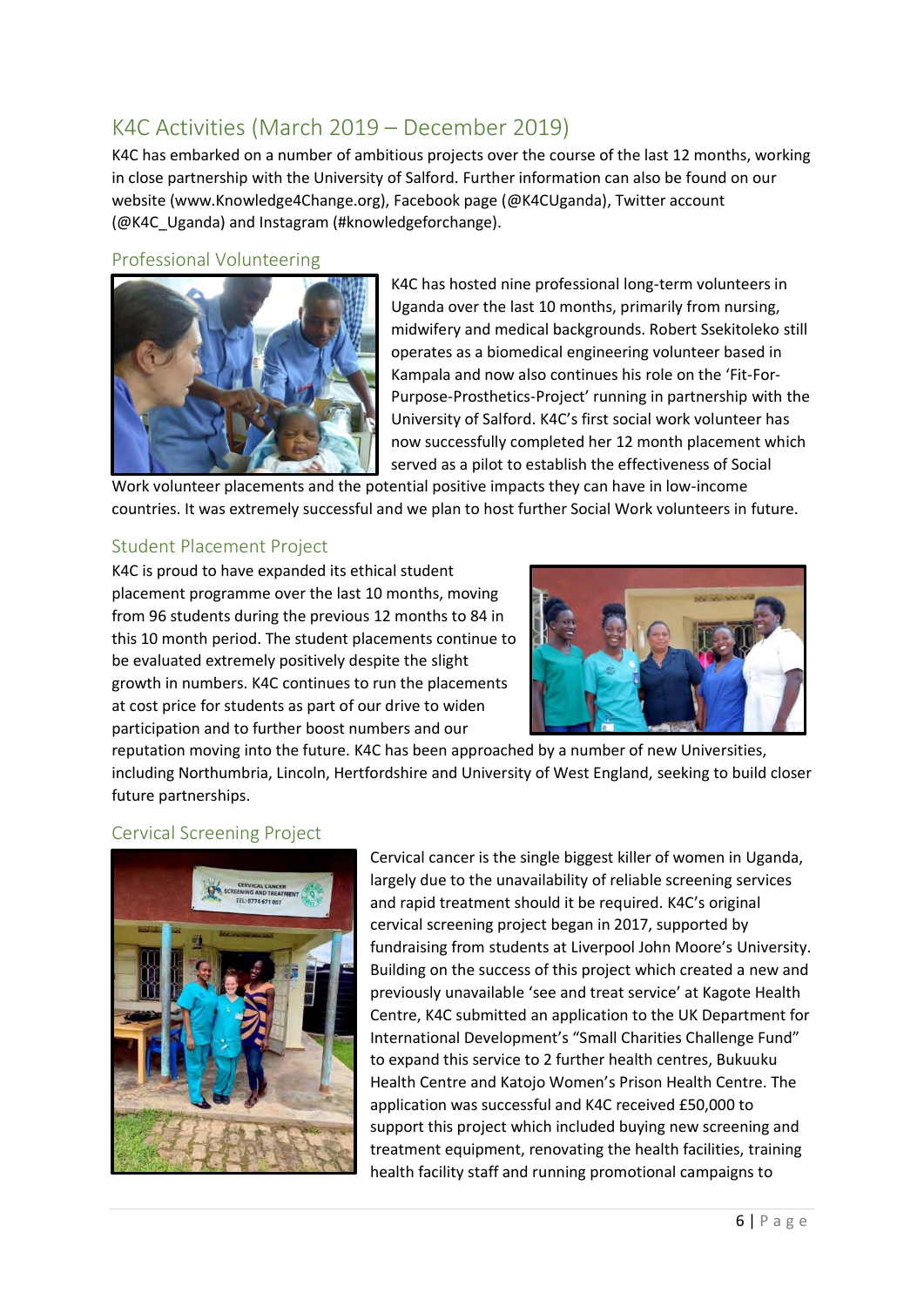increase patient take-up. This 18-month project is now in its 16<sup>th</sup> month of operation and has (aside from setting up the 2 new screening facilities) involved the training of 63 nursing and midwifery staff and the screening of over 1400 local women, 33 of whom also received treatment for pre-cancerous lesions.

We look forward to continuing our work on this project and sharing a full project evaluation in our next Annual Report (December 2020).

### <span id="page-6-0"></span>Antimicrobial Stewardship Project

Antibiotic resistance is a growing global phenomenon which affects both high, middle and low-income countries alike. The effects can be particularly acute in low-income countries as they are more likely to lack the supply of a wide range of antibiotics and have less ability to monitor resistance rates and patterns. Additionally, some countries, including Uganda, have higher rates of self-prescribing and an abundance of private pharmacies that are willing to sell antibiotics over the counter without a prescription.

The Commonwealth Pharmacy Association, in partnership with the Tropical Health Education Trust, released funding to research this issue in Uganda and to gather some preliminary data on antibiotic prescription practices and trends. The University of





Salford successfully applied for £60,000 to run a 15 month project in Fort Portal, Uganda, in partnership with the Ugandan Pharmacy Association. K4C has been integral to the successfully application and implementation of this project using the charity's resources, networks and experience.

The project began in February 2019 and is now in its  $11<sup>th</sup>$ month of operation. The results so far have been extremely positive, marking huge reductions in infection rates and the number of mothers dying from sepsis following an operation. We look forward to continuing our work with the University of Salford over the

remainder of the project and will share a full project evaluation in our next Annual Report (December 2020).

### <span id="page-6-1"></span>British Commonwealth Fellowships

K4C directly hosted three British Commonwealth funded fellows between April and June 2019 and supported the University of Salford in hosting five others. The three fellows being hosted by Knowledge for Change include 2 midwives and a laboratory technician from Kagote Health Centre in Fort Portal, Uganda. The five University of Salford fellows are from Orthopaedic Technology backgrounds and are travelling from Fort Portal Regional Referral Hospital, Mulago Hospital and Katalemwa Rehabilitation Centre.

All of the fellows attended comprehensive training programmes in their respective fields at the University of Salford. They also visited various relevant organisations including the British Red Cross and NHS Blood and Transplant. Their fellowships were evaluated extremely positively.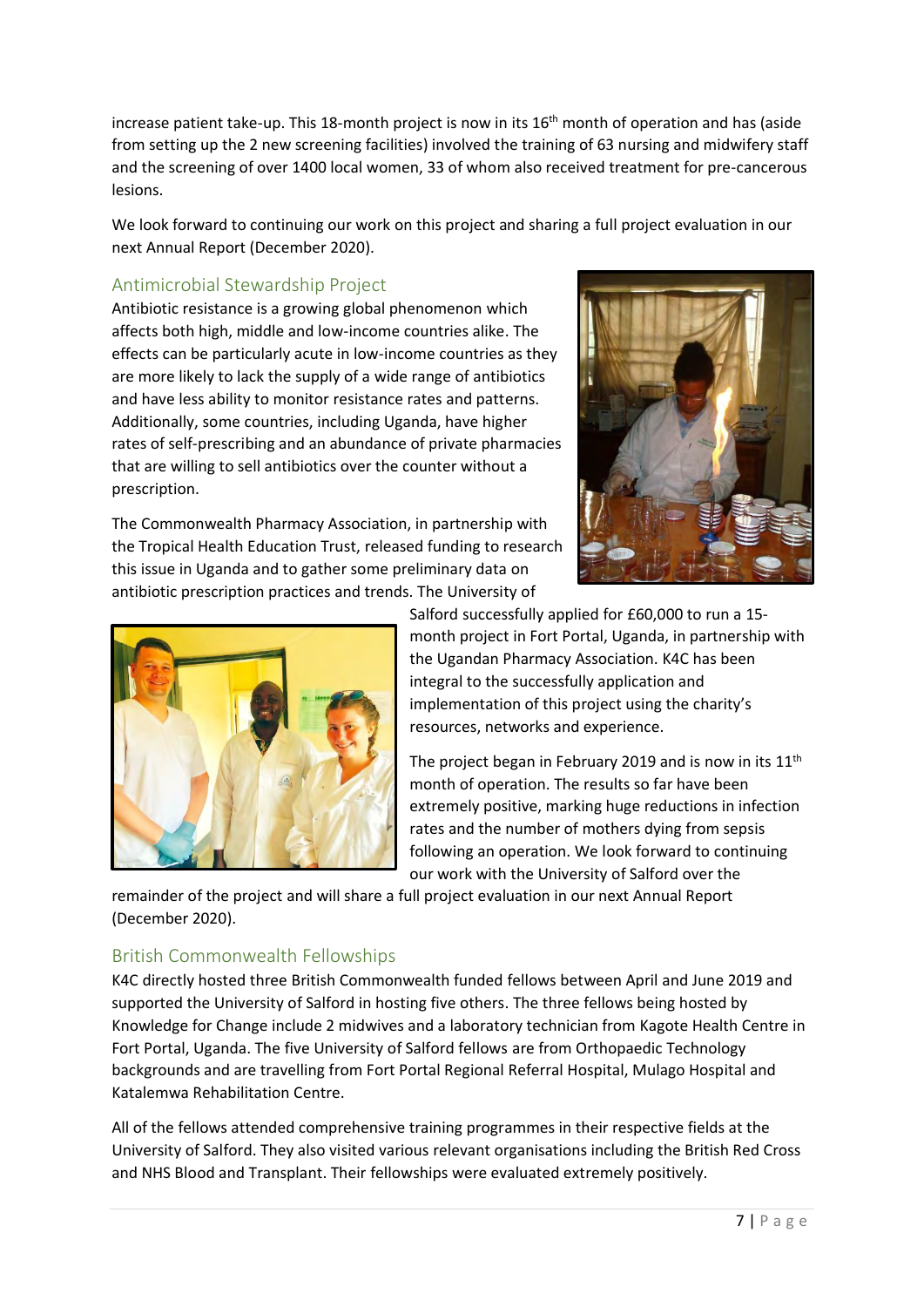### <span id="page-7-0"></span>The Fit for Purpose Prosthetics Project

Building on K4C's work with Ninsiima, a lady who was provided with two prosthetics arms following a domestic abuse incident with her husband, researchers at the University of Salford applied for a £1.3M EPSRC funded research project to develop low-cost, contextually appropriate and locally manufactured upper arm prosthetic devices for amputees in Uganda and Jordan. The resulting 3-year research project began in 2018 and links closely with K4C on the Ugandan aspects of the project. Robert



Ssekitoleko (K4C trustees and biomedical engineering volunteer) plays a crucial role on the project as the Uganda based research fellow.

Further information on this project can be found at: [www.fit4purposeprosthetics.org](http://www.fit4purposeprosthetics.org/)

#### <span id="page-7-1"></span>New Education Projects



K4C has continued to expand its education initiatives, particularly its partnership with a local primary school (Canon Apollo) which caters for a relatively large number of children with physical and/or mental disabilities. This partnership has involved infrastructural developments, for example the building of a new toilet block specially designed for use by disabled children. K4C's professional volunteers, particularly our social work

volunteer, and students have continued to provide support It has also involved providing support to the parents of children with disabilities to enable their children to attend school and support by K4C students in teaching some of the classes.

#### <span id="page-7-2"></span>Linked PhD Research at the University of Salford

K4C has co-funded two PhDs for students at the University of Salford. Jo Welsh's PhD was supported by a prestigious Iolanthe RCM Fellowship and developed high impact action research on task-shifting in midwifery with a particular focus on antibiotic stewardship. Jo successfully completed her viva in September 2019 and has now fully completed her doctorate. Gavin Ackers-Johnson's PhD is based in the School of Environment and Life Sciences and focuses on the microbiological aspects of antimicrobial resistance in Uganda. His PhD is scheduled for completion by the end of 2020 and will feed closely into the work of K4C moving forwards, particularly our research and interventions on Antimicrobial Stewardship and patient and attendant management.

#### <span id="page-7-3"></span>Research Publications

K4C has collaborated with researchers in the Knowledge, Health and Place Research Group at the University of Salford to conduct high quality and high impact research in the fields of Global Health, International Development, Aid and Professional Voluntarism. The following publications have all been written based on K4C's project work in Uganda, linking closely with the University of Salford. They are all available as Open Access via their respective publishers' websites:

**Ackers, H.L. & Ackers-Johnson, J. (2017) "Mobile Professional Voluntarism and International Development: Killing Me Softly?" Palgrave Macmillan. DOI: 10.1057/978-1-137-55833-6**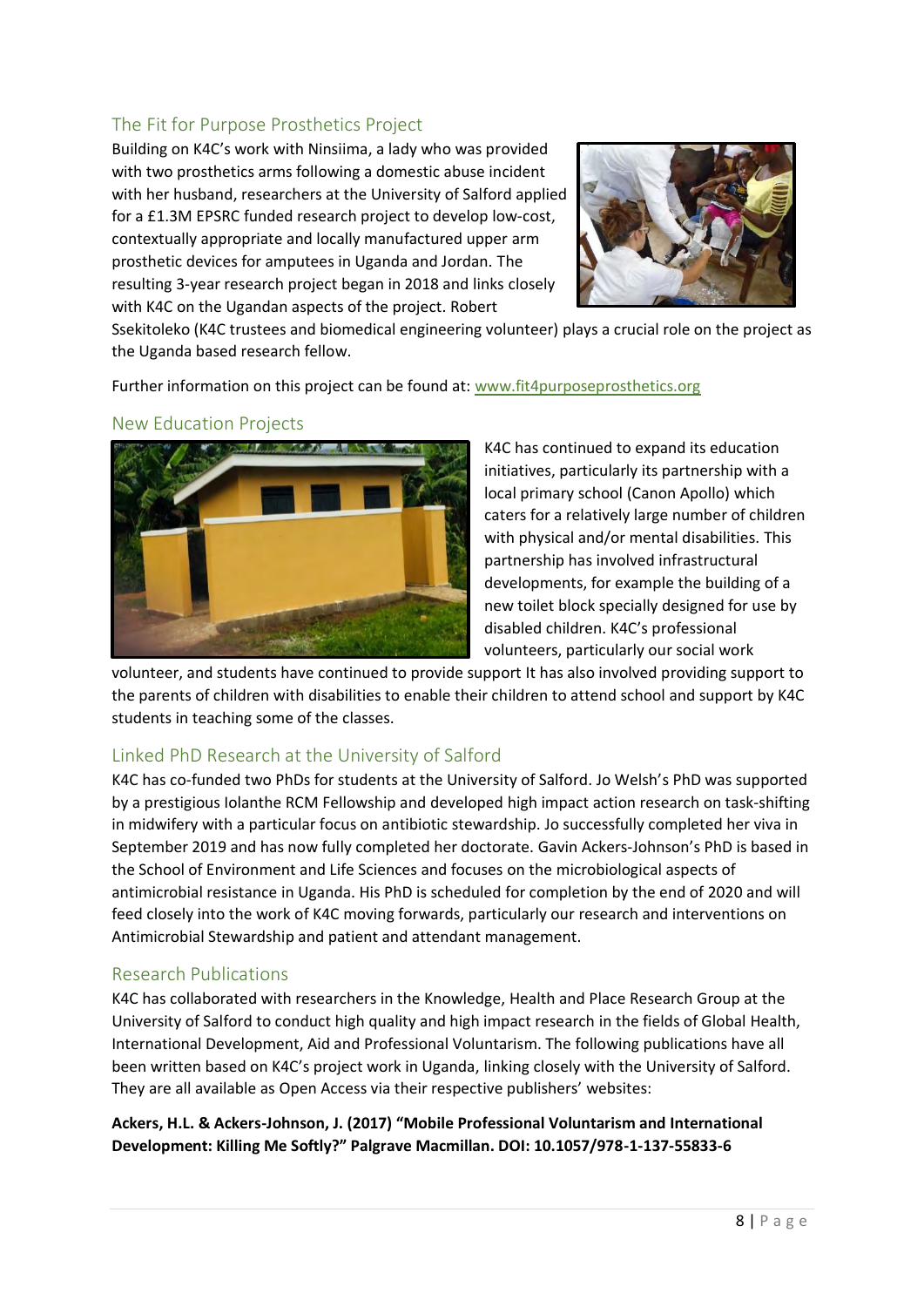

This was the first of the three books to be written and formed a more general overview and critique of aid and global health interventions in LMICs. The book reported on the experience of managing and researching the deployment of professionals employed in the UK, primarily but not exclusively in the National Health Service (NHS), to public health facilities in Uganda through the Sustainable Volunteering Project (SVP). The SVP was funded in the first instance for 3 years, during which time it deployed around 60 long-term and many more short-term volunteers. The project was subject to intense on-going evaluation focused both on volunteer learning and the returns to the NHS and on the impact on hosting Ugandan healthcare facilities and health workers.

This book focused primarily on the second dimension; capturing the impacts of these kinds of intervention on the receiving/hosting country or the 'development' perspective. The book concludes by providing a number of recommendations aimed at improving the efficacy of such professional voluntarism and international development initiatives.

**Ahmed, A.; Ackers-Johnson, J. & Ackers, H.L. (2017) "The Ethics of Educational Healthcare Placements in Low & Middle Income Countries: First Do No Harm?" Palgrave Macmillan. DOI: 10.1007/978-3-319-48363-4**



This book examined the impact of internationalisation on student mobilities, in particular the growing popularity of international elective placements. It reported on the Ethical Elective Placement (EEP) project which placed multidisciplinary groups of students in Uganda and India (80 in total) to complete elective placements. The student learning outcomes were evaluated, along with the impact they had on the 'hosting' organisation and any costs and ethical considerations involved. The book concluded with a number of recommendations aimed at improving the ethics of such international elective placement programmes, maximising the learning outcomes for students and the positive impacts to the 'hosting' LMIC.

**Ackers, H.L.; Ackers-Johnson, J.; Chatwin, J. & Tyler, N. (2017) "Healthcare, Frugal Innovation, and Professional Voluntarism: A Cost-Benefit Analysis", Palgrave Macmillan, DOI: 10.1007/978-3-319- 48366-5**



The third book was based on a combination of the SVP and supplementary data collected through the MOVE project. The research focused on measuring current levels of mobility within the NHS workforce, any barriers faced by NHS staff wishing to undertake an international placement, what staff learnt from spending time working in LMICs and how any learning could be of benefit to the NHS upon their return. The book concludes by proposing a model for sustainable and effective volunteering including recommendations for policy makers.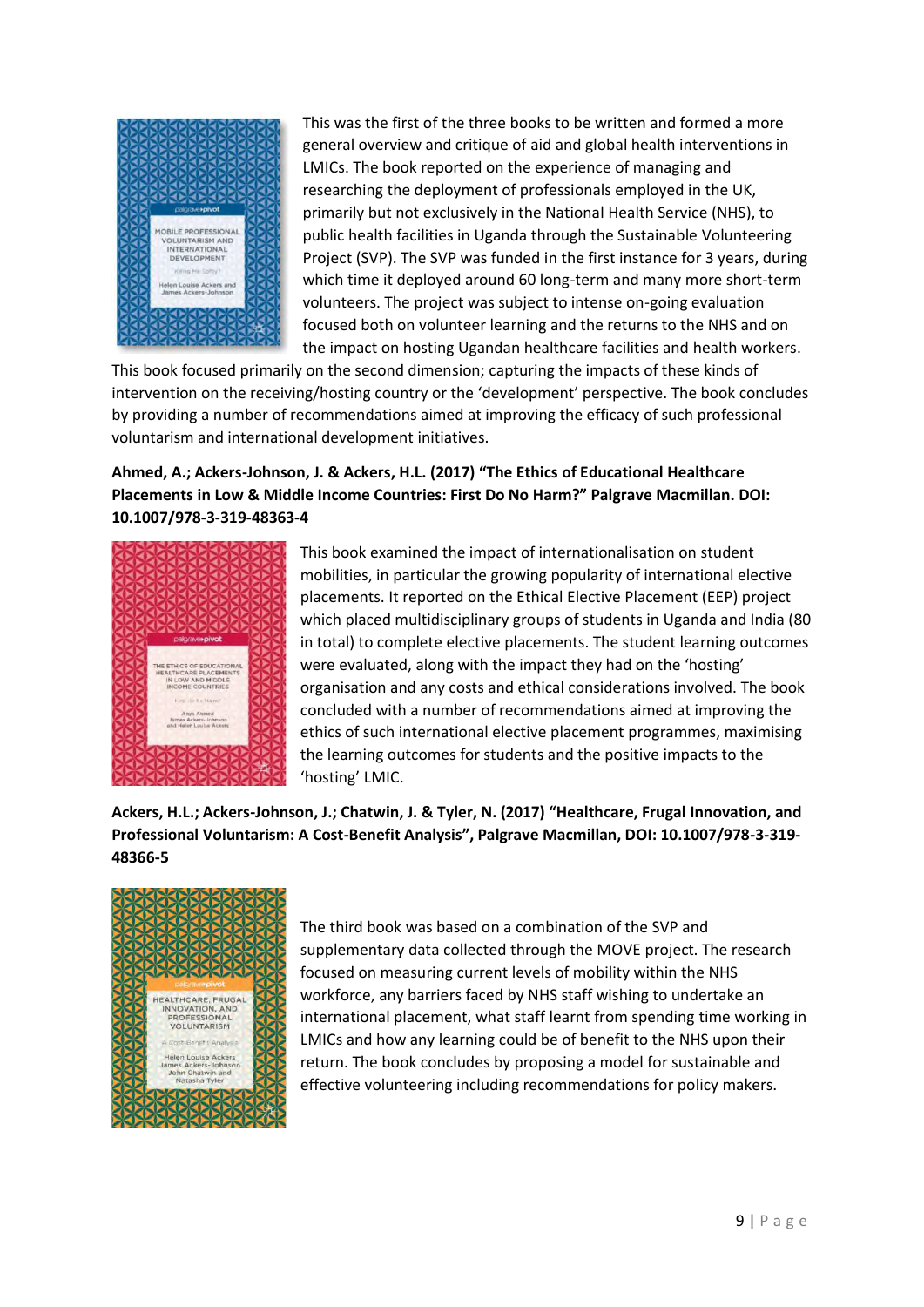### **Ackers, H.L.; Ioannou, E. & Ackers-Johnson, J. (2016) "The Impact of Delays on Maternal and Neonatal Outcomes in Ugandan Public Health Facilities: the Role of Absenteeism", Oxford University Press: Health Policy and Planning, 31 (1152–1161) DOI: 10.1093/heapol/czw046**

This article examines the issue of absenteeism within the Ugandan health system and how this impacts upon rates of maternal mortality. It was based on research conducted over the course of the SVP and a subsequent health facility audit of patient referrals, and focuses primarily on medical staff as opposed to nursing, midwifery or other backgrounds. The article concludes that high rates of absenteeism amongst doctors have strong direct and indirect negative impacts on rates of maternal morbidity and mortality.

### **Ackers, H.L.; Lewis, E. & Ackers-Johnson, J. (2014) "Identifying and Mitigating Risks in Medical Voluntarism: Promoting Sustainable Volunteering to support Maternal & Infant Well-Being in Uganda", IARMM JMS**

This article examines the organisational and personal risks involved in managing or partaking in international professional volunteering programmes. It identifies and classifies various risks that exist and goes on to examine strategies that can mitigate such risks. It was written based on data collected during the SVP and supplemented by additional external risk assessment activities carried out over the course of the programme.

### **Ackers, H.L.; Ackers-Johnson, J.; Ahmed, A. & Tate, N (2019) "Optimising Student Learning on International Placements in Low Income Settings; the Contribution of Cultural Brokerage", Open Journal of Social Sciences, 7 https://doi.org/10.4236/jss.2019.73026**

This article challenges the common assumption that student elective placements in LMICs inevitably promote the acquisition of 'cultural competence'. It examines concepts such as 'cultural learning' and provides examples of how exposures to LMIC environments can inadvertently lead to racial profiling or stereotyping as opposed to 'learning'. It concludes by providing recommendations as to what supporting mechanisms are required to maximise student learning and minimise occurrences of 'negative' learning.

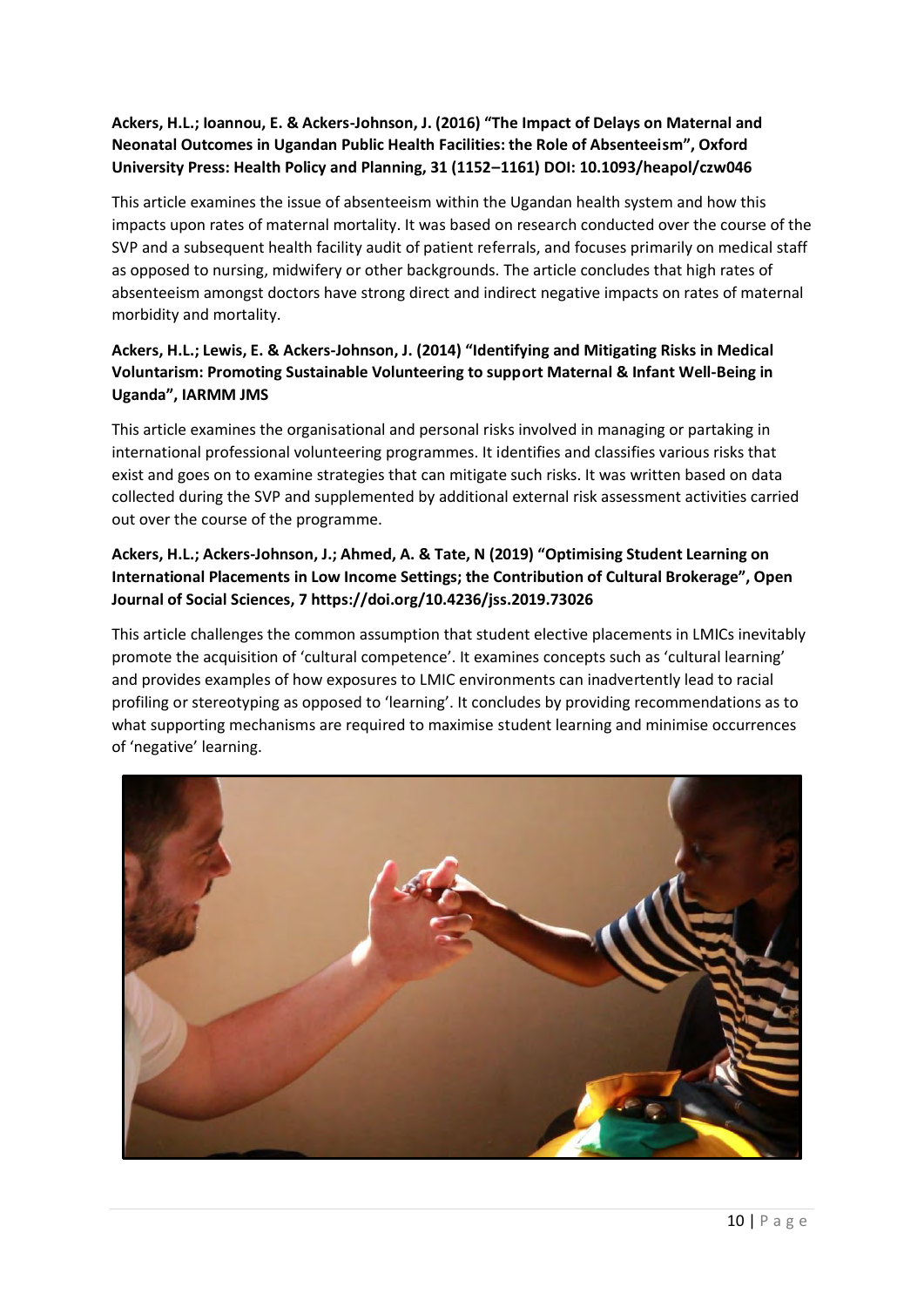## <span id="page-10-0"></span>Financial Review

This Annual Report covers the 10 month period from 2<sup>nd</sup> March 2019 to 31<sup>st</sup> December 2019, reflecting our newly updated financial year end. Total receipts on Knowledge for Change funds for this period were £197,498. These receipts included all income from public donations, various sources of project funding, refunded bank charges and income provided by the University of Salford to cover the costs incurred in running joint projects in Uganda, such as the Biomedical Engineering Project (in partnership with the Uganda Blood Transfusion Service) and the respectful care project.

Total payments of Knowledge for Change funds for the 10 month period from 2<sup>nd</sup> March 2019 to 31<sup>st</sup> December 2019 totalled £142,904. This included payments made for all projects including those in the UK, Uganda and India, those run in partnership with the University of Salford and those funded by external sources.

The total balance brought forward at the beginning of the financial year was £177,677. Over the course of the 10 month period, there was an excess of receipts over payments of £54,594. This gave a combined total fund available at 1<sup>st</sup> January 2020 of £232,271.

### **Total Funds Total Funds (31/12/19) (01/03/19) £ £ RECEIPTS AND PAYMENTS ACCOUNT Receipts** Public Donations (note 2a) **159,090 100,641** Income from Organisations (note 2b) **38,018 127,654 Miscellaneous Funding 390 -**Sub-total (note 3) **197,498 228,295** Bank Interest/Charge Reversals **- 297 197,498 228,592 Payments (Note 4)** Ethical Elective Placement Project **45,820 56,969** Biomedical Engineering & Blood Transfusion Projects **300 33,971** Hand Hygiene, Infection Control & Antimicrobial Resistance **28,231 7,099** Cervical Screening Project **29,810 22,919** Health Systems Strengthening **14,697 19,914** Education System Strengthening **3,273 2,596** British Commonwealth Fellowships **4,707 -** General Infrastructural Developments **- -** Website Development **147 240** Bank Charges **142 147** Publishing / Project Dissemination **912 1,158** Administration and Staffing (UK) **7,455 21,415** Administration and Staffing (Uganda) **7,410 3,110 142,904 169,538 Excess of Receipts over Payments 54,594 59,054**

### <span id="page-10-1"></span>Financial Statement for the Year Ended 31st December 2019

Signature of Chairperson: Date: 31/07/2020

V.L. Holey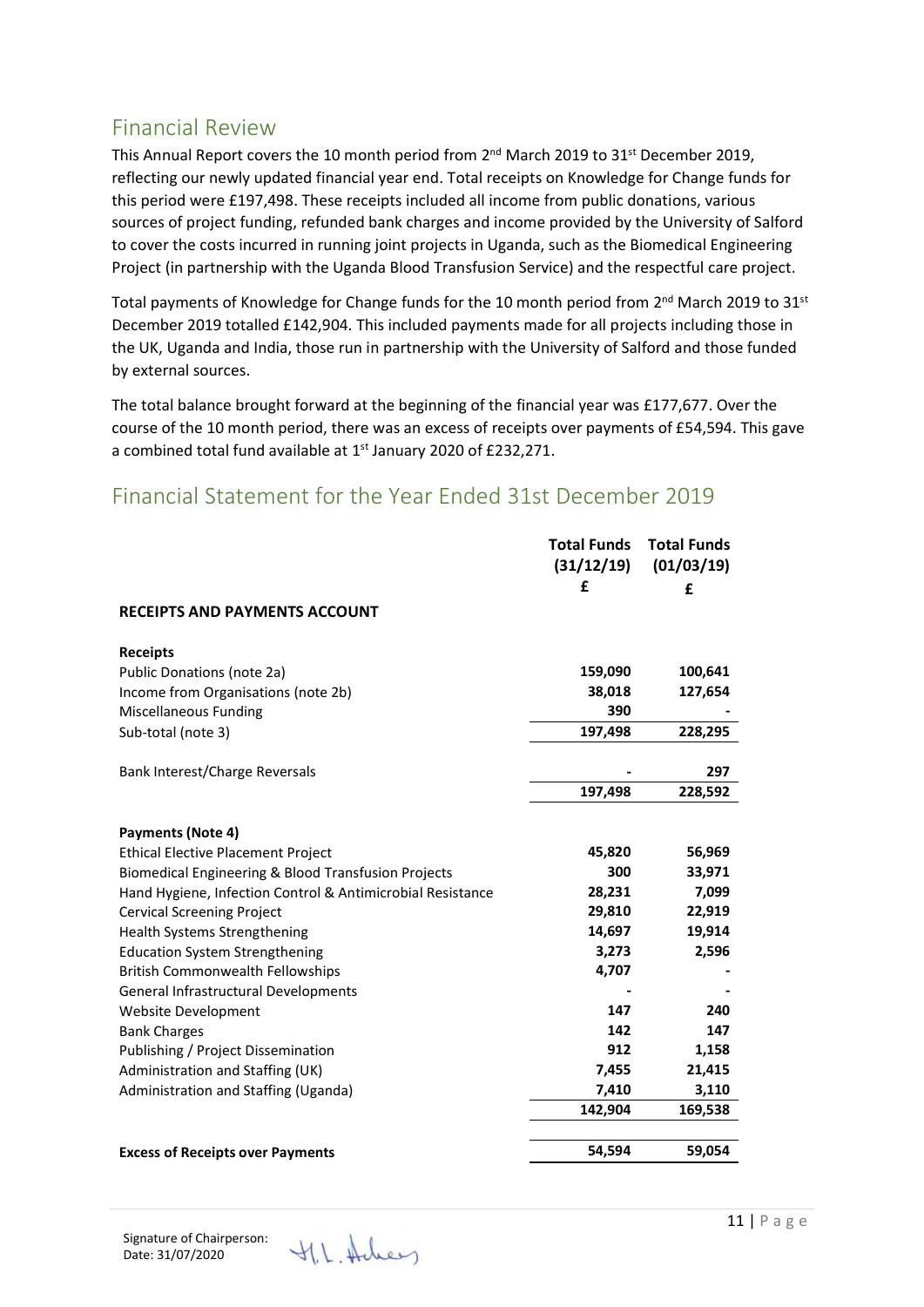#### **STATEMENT OF ASSETS & LIABILITIES**

| <b>Cash Funds</b>                 |         |         |
|-----------------------------------|---------|---------|
| Bank Current Account 1 (UK)       | 228,647 | 174,053 |
| Bank Current Account 2 (Uganda)   | 4       | 804     |
| Bank Current Account 3 (Uganda)   | 1,527   | 1,634   |
| Cash in Hand (Uganda)             | 2,093   | 1,186   |
|                                   | 232,271 | 177,677 |
| <b>Liabilities</b>                |         |         |
| Expenses due                      |         |         |
|                                   | ۰       |         |
|                                   |         |         |
| <b>Total Assets - Liabilities</b> | 232,271 | 177,677 |
|                                   |         |         |

<span id="page-11-0"></span>V.I. Holey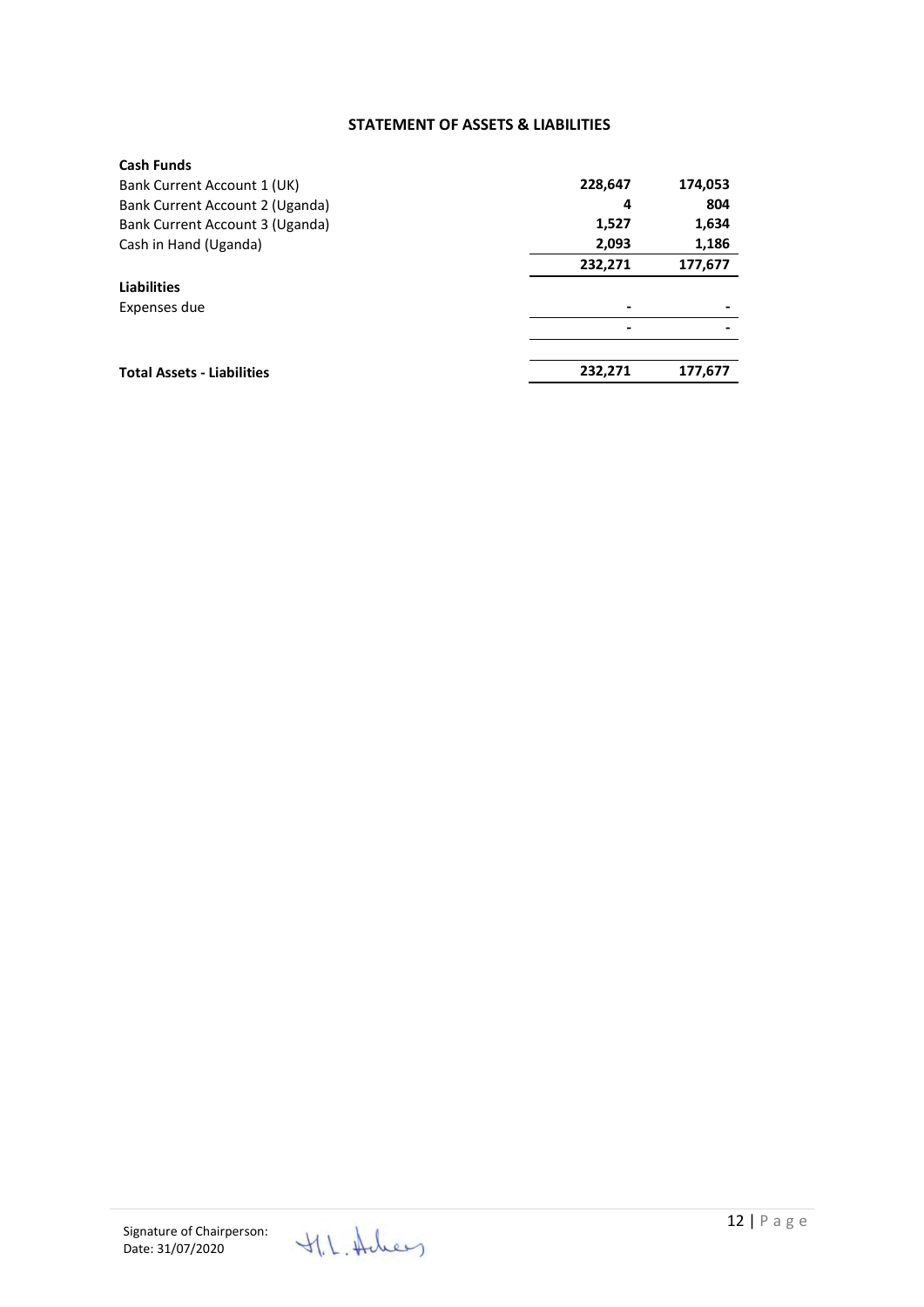# <span id="page-12-0"></span>Notes to the Financial Statement for the Year Ended 31st December 2019

- 1. The financial statements of Knowledge for Change have been prepared in accordance with the Charities Act, 2011, and the Charities (Accounts & Reports) Regulations, 2008, using the Receipts & Payments basis.
- 2. Receipts Analysis

|                                     | <b>Total Funds</b> | <b>Total Funds</b> |
|-------------------------------------|--------------------|--------------------|
|                                     | (31/12/19)         | (01/03/19)         |
|                                     | £                  | £                  |
|                                     |                    |                    |
| <b>Public Donations</b><br>a.       |                    |                    |
| <b>Direct Donations</b>             | 98,136             | 70,176             |
| <b>BT MyDonate</b>                  | 15,767             | 30,051             |
| <b>CAF Donations</b>                | 80                 | 400                |
| Amazon Smile                        | 10                 | 14                 |
| KindLink                            | 10,483             |                    |
| Wonderful                           | 115                |                    |
| <b>HMRC Gift Aid</b>                | 34,469             |                    |
|                                     | 159,090            | 100,641            |
| b. Funding from Organisations       |                    |                    |
| University of Salford               | 1,800              | 80,338             |
| Liverpool John Moore's University   | 9,000              | 15,072             |
| <b>Agder University</b>             |                    | 5,949              |
| <b>DFID</b>                         | 15,141             | 22,220             |
| Rotary Club St Ives (Cambs)         |                    | 575                |
| Bespoke P&O                         |                    | 1,000              |
| <b>Edward Elgar</b>                 |                    | 2,500              |
| Commonwealth Scholarship Commission | 12,077             |                    |
|                                     | 38,018             | 127,654            |

3. A summary of the public donations and income from organisations intended for specific projects is provided below:

| <b>Specified Project</b>                        | Income (£) to 31/12/19: | Income (£) to 01/03/19: |
|-------------------------------------------------|-------------------------|-------------------------|
| <b>Student Placement Project</b>                | 167,489                 | 124,308                 |
| <b>Cervical Screening Project</b>               | 15,141                  | 22,220                  |
| Antimicrobial Stewardship Project               |                         | 5,000                   |
| Biomedical Engineering / UBTS Projects          |                         | 59,738                  |
| Respectful Care Project                         |                         | 13,000                  |
| <b>Children's Education Project</b>             | 1,498                   |                         |
| Commonwealth Scholarship Commission Fellowships | 12,077                  |                         |
| <b>Professional Volunteering Project</b>        | 707                     |                         |
| Miscellaneous/Non-Project Specific              | 586                     | 4,029                   |
| Total                                           | 197,498                 | 228,295                 |

H.L. Holey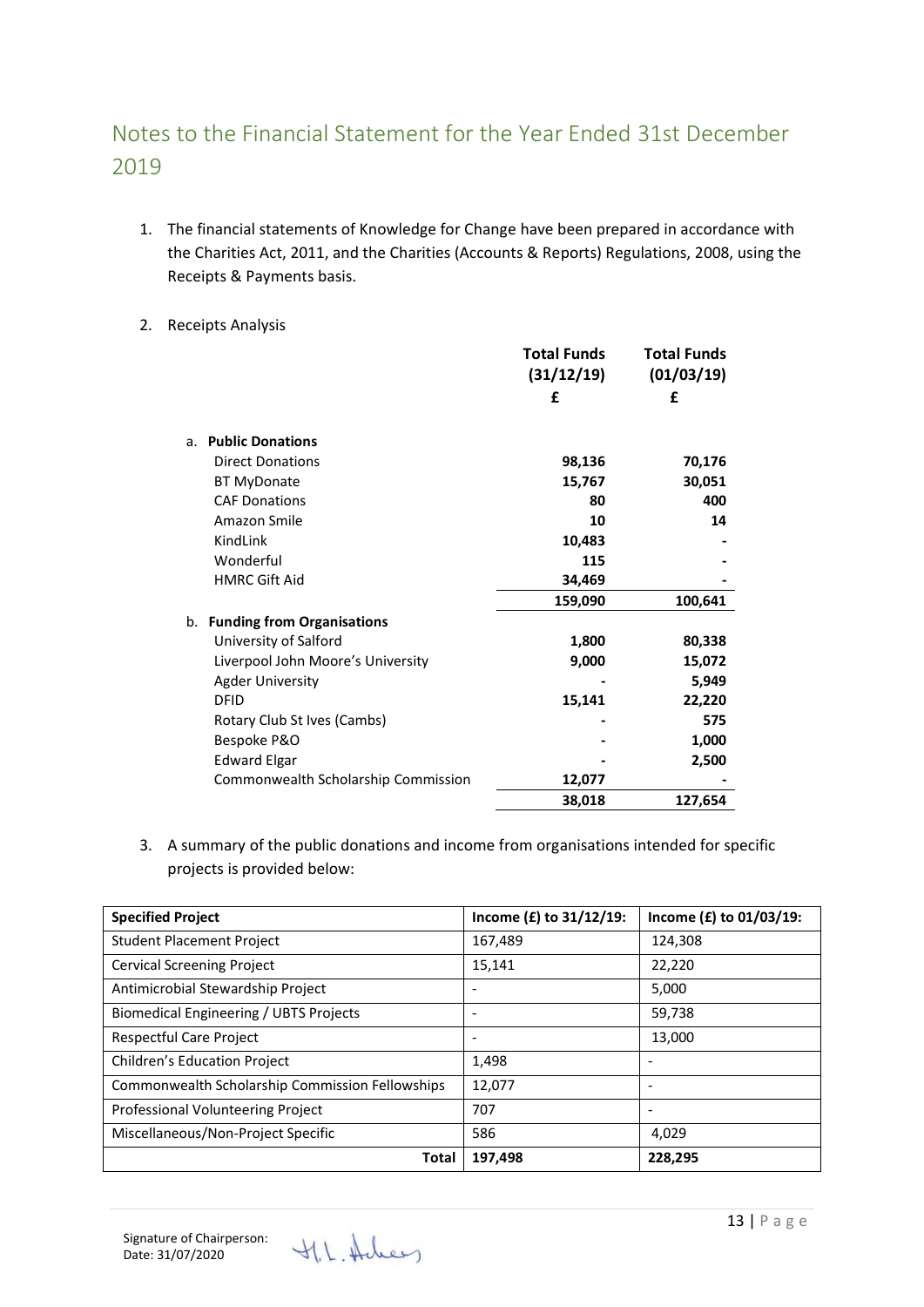4. An alternative breakdown of payments in terms of categories, as opposed to project expenditure, is provided below:

| Line Item:                              | Expenditure $(E)$ to 31/12/19: | Expenditure $(E)$ to 01/03/19: |
|-----------------------------------------|--------------------------------|--------------------------------|
| <b>Professional Volunteering</b>        |                                |                                |
| <b>Stipend Payments</b>                 | 22,896                         | 22,684                         |
| <b>International Travel Costs</b>       | 3,245                          | 4,369                          |
| <b>Local Travel Costs</b>               | 300                            | 3,420                          |
| Sub-Total:                              | 26,441                         | 30,473                         |
| <b>Student Placements</b>               |                                |                                |
| <b>International Travel Costs</b>       | 32,782                         | 41,799                         |
| <b>Local Travel Costs</b>               | 3,522                          | 3,275                          |
| <b>Accommodation Costs</b>              | 3,670                          | 13,342                         |
| <b>Subsistence Costs</b>                | 565                            | 3,202                          |
| <b>Student Placement Bursaries</b>      | 3,963                          |                                |
| <b>Placement Cancellation Costs</b>     |                                | 890                            |
| Sub-Total:                              | 44,501                         | 62,508                         |
| <b>Ugandan Clinical Staff</b>           |                                |                                |
| Salaries                                | 7,900                          | 12,210                         |
| Sub-Total:                              | 7,900                          | 12,210                         |
| <b>Training Workshops/Conferences</b>   |                                |                                |
| Training Programmes in Uganda           | 10,000                         | 11,970                         |
| Training Programmes in the UK           | 4,707                          |                                |
| Sub-Total:                              | 14,707                         | 11,970                         |
| <b>International Travel</b>             |                                |                                |
| Project Management                      | 3,435                          | 2,167                          |
| Project Stakeholders                    |                                | 1,621                          |
| Sub-Total:                              | 3,435                          | 3,788                          |
| <b>UK Admin/Staffing</b>                |                                |                                |
| Salaries                                | 7,455                          | 20,415                         |
| <b>UK Travel</b>                        | 790                            | 569                            |
| Sub-Total:                              | 8,245                          | 20,984                         |
| <b>Uganda Admin/Staffing</b>            |                                |                                |
| Salaries                                | 4,910                          | 5,560                          |
| Sub-Total:                              | 4,910                          | 5,560                          |
| Direct Investments/Infrastructural      |                                |                                |
| <b>Developments</b>                     |                                |                                |
| <b>Student Hosting Contributions</b>    | 18,903                         | 11,430                         |
| Provision of Medical Equipment          | 10,161                         | 9,069                          |
| Sub-Total:                              | 29,064                         | 20,499                         |
| <b>Other</b>                            |                                |                                |
| <b>Office Supplies &amp; Stationery</b> | 912                            | 1,158                          |
| (Uganda)                                |                                |                                |
| <b>Banking Costs</b>                    | 142                            | 147                            |
| <b>Website Costs</b>                    | 147                            | 240                            |

H.L. Acheey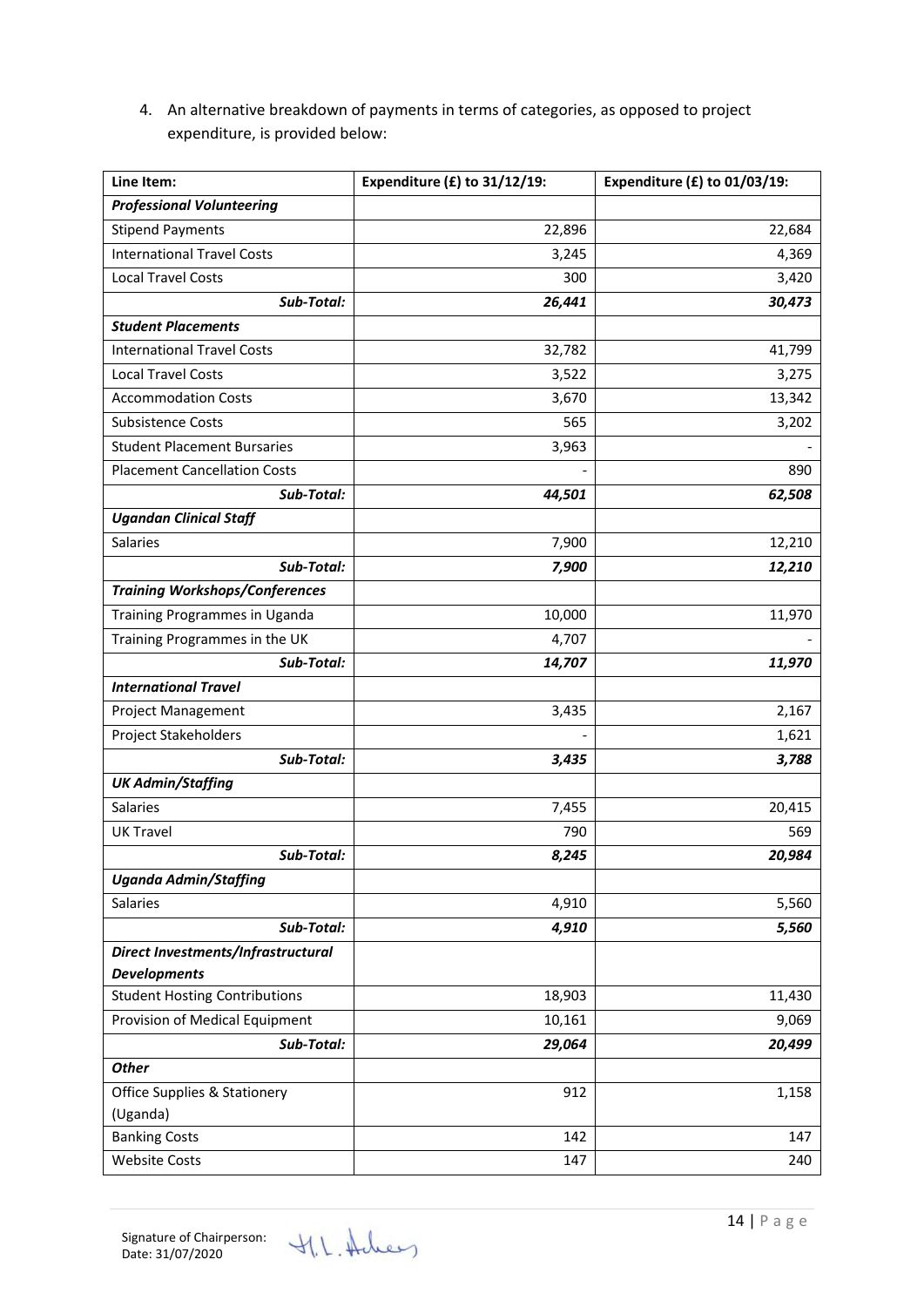| 'K4C Uganda' Setup Costs  | 2,500   |         |
|---------------------------|---------|---------|
| Sub-Total:                | 3,701   | 1,545   |
|                           |         |         |
| <b>Total Expenditure:</b> | 142,904 | 169,538 |

5. Knowledge for Change does not possess any fixed assets, short or long-term liabilities; only current assets in the form of cash within the three separate current accounts noted above.